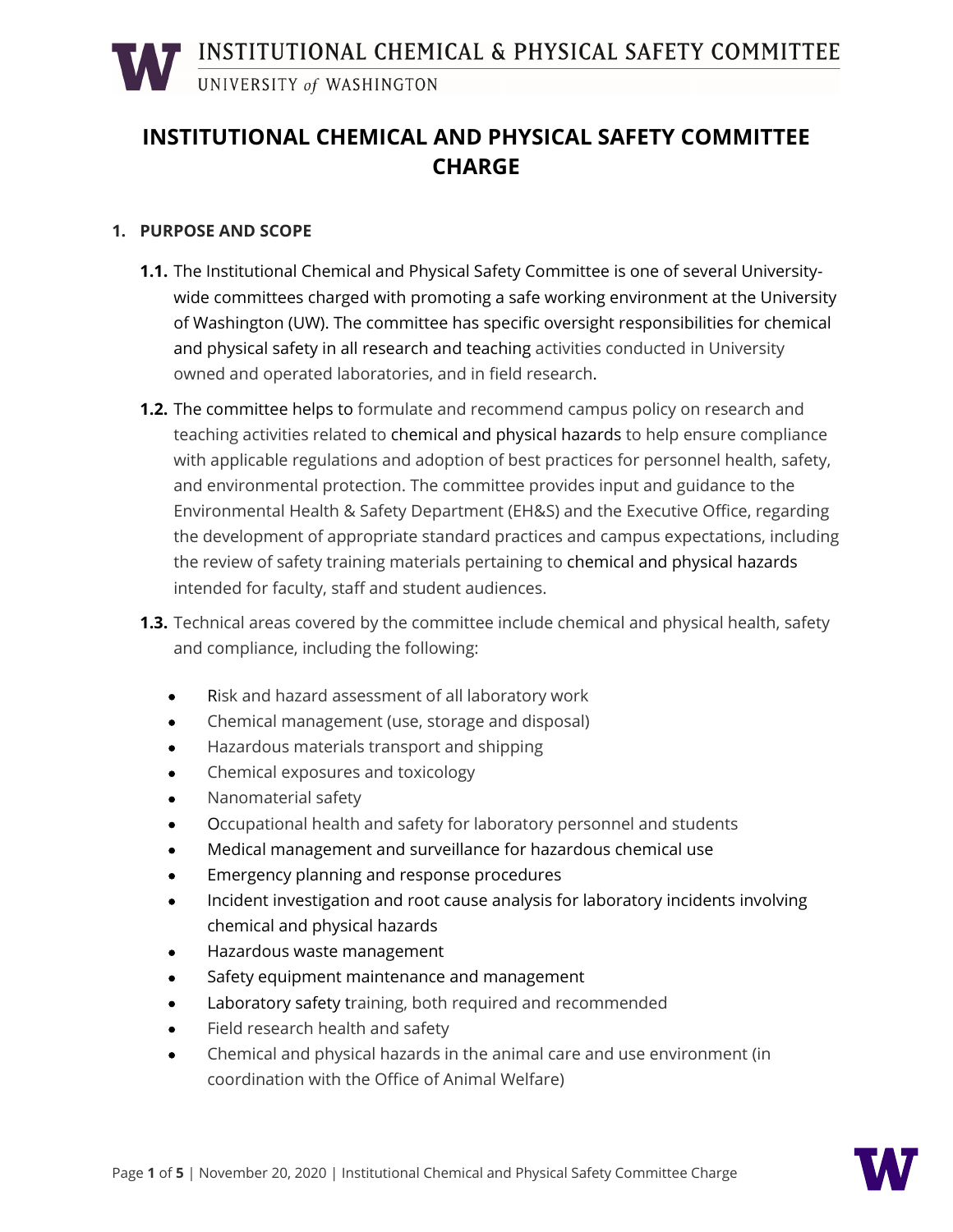# **INSTITUTIONAL CHEMICAL & PHYSICAL SAFETY COMMITTEE**<br>UNIVERSITY of WASHINGTON

#### **2. POLICIES AND MANDATE**

- **2.1.** All members of the UW community are required to conduct University operations in compliance with applicable federal, state and local regulations as well as with University health and safety standards and practices. These include, but are not limited to, the following:
	- Roles and responsibilities for safety in [Presidential Order 55](http://www.washington.edu/admin/rules/policies/PO/EO55.html) and other [University](http://www.washington.edu/admin/rules/policies/APS/TOC10.html) [Administrative Policies for Environment, Health, Safety, & Security,](http://www.washington.edu/admin/rules/policies/APS/TOC10.html) including the [UW Laboratory Safety Manual](https://www.ehs.washington.edu/resource/laboratory-safety-manual-510)
	- Regulations set forth by federal and Washington State Occupational Safety and Health Administration (OSHA) enforced by the Washington State Department of Labor & Industries, including [WAC 296-828, Hazardous Chemicals in Laboratories](http://www.lni.wa.gov/safety/rules/chapter/828/WAC296-828.PDF)
	- Washington State Department of Ecology environmental protection regulations
	- National Institutes of Health (NIH) grantee expectations to follow and implement safe operating procedures per [Prudent Practices for Safety in Laboratories \(1995\),](http://www.nap.edu/catalog/4911.html)  [National Research Council, National Academy Press, 500](http://www.nap.edu/catalog/4911.html)

#### **3. ROLES AND RESPONSIBILITIES OF THE INSTITUTIONAL CHEMICAL AND PHYSICAL SAFETY COMMITTEE**

- **3.1.** Help develop, recommend and update UW research safety-related policies pertaining to chemical and physical hazards, and training and educational materials.
- **3.2.** Support EH&S in the escalation of outstanding laboratory deficiencies and in addressing unsafe conditions to department deans and University leadership.
- **3.3.** Review and approve major changes to the University's Laboratory Safety Manual.
- **3.4.** Review findings of inspection and surveillance programs carried out by authorized EH&S personnel and local, state and federal regulatory authorities.
- **3.5.** Establish and review strategies to ensure ongoing and adequate surveillance, hazard identification and risk evaluation of laboratory activities.
- **3.6.** Advise EH&S and University leadership regarding compliance with safety-related policies through general observations, review of incident reports and similar activities.
- **3.7.** Review requests for variances from established safety policies and advise EH&S on accepting or denying these requests.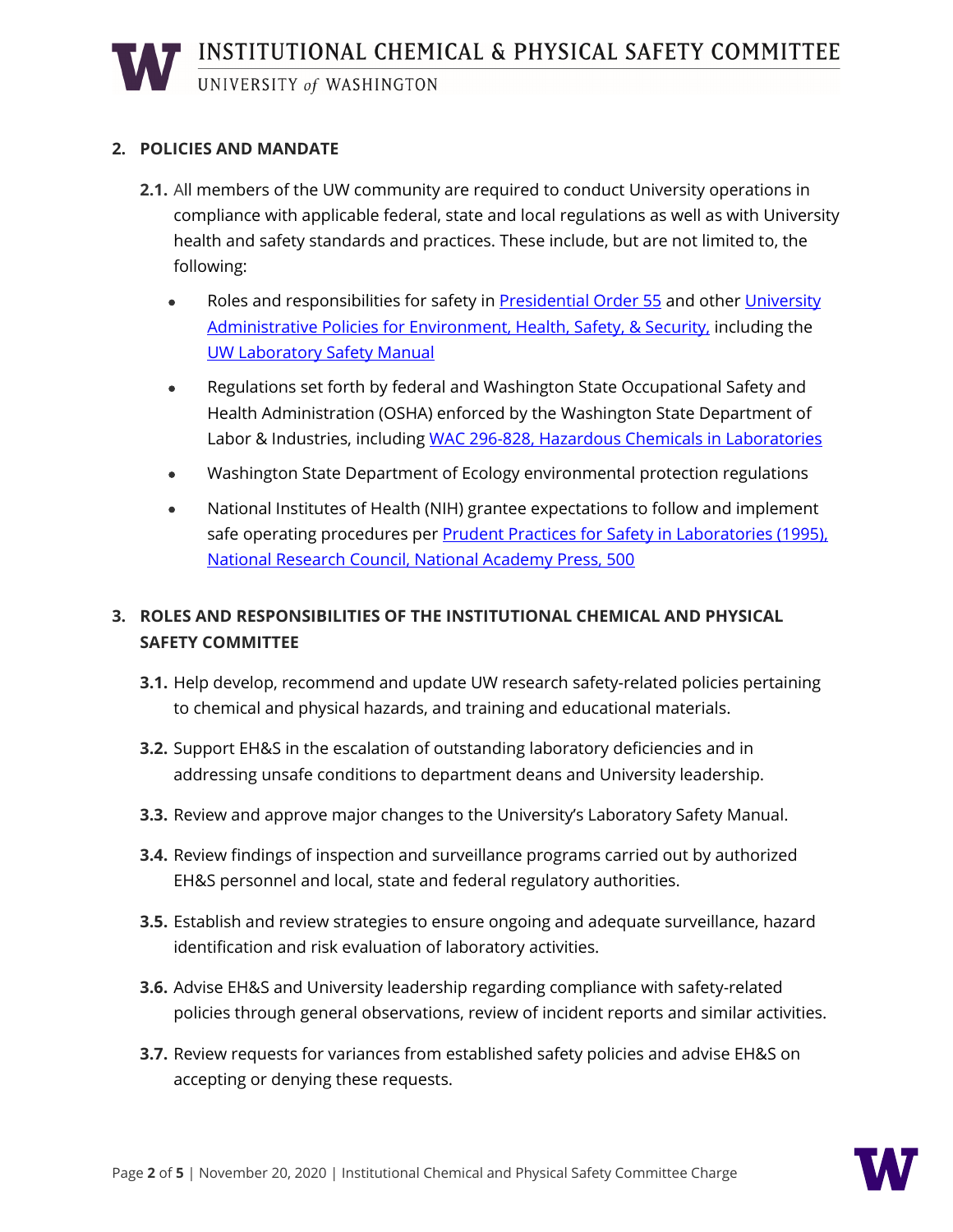INSTITUTIONAL CHEMICAL & PHYSICAL SAFETY COMMITTEE

UNIVERSITY of WASHINGTON

**3.8.** Annually review EH&S statistics on laboratory safety, including reportable accidents, compliance with safety policies and other available data to monitor trends and identify priorities for policy development, education or enforcement.

#### **4. AUTHORITY AND RESPONSIBILITY**

- **4.1.** The committee has the authority to recommend modification, suspension, revocation and/or termination of any activities that are deemed to pose an unacceptable risk to life or safety. Recommendations will be made to the EH&S Senior Director, department leadership and Executive Office, as needed.
	- **4.1.1.** Decisions to suspend, revoke or terminate the right to operate may be appealed to the Executive Office by the department chair or dean. The Executive Office in coordination with the committee chair and EH&S Senior Director will make a determination regarding suspension, revocation or termination.
- **4.2.** The committee has the authority, with concurrence from the EH&S Senior Director and the Executive Office, to amend the charter.
- **4.3.** Decisions to modify the status, structure and authority of the committee will be transmitted in writing to the EH&S Senior Director and the Executive Office.

#### **5. COMMITTEE COMPOSITION**

- **5.1.** Institutional Chemical and Physical Safety Committee members will be appointed by the Executive Office. The committee composition is as follows:
	- **5.1.1.** A committee chair with a faculty appointment, selected by the committee members. A committee vice chair will be selected to perform duties when the chair is absent.
	- **5.1.2.** Voting Members include:
		- Professorial faculty engaged in research with expertise in the areas of chemistry (organic, inorganic and environmental), biochemistry, environmental and occupational health sciences, toxicology, engineering, public health, nanomaterials, animal care and use, and other expertise as needed. Schools and colleges that are expected to provide faculty members include College of Arts and Sciences, College of Engineering, College of the Environment, School of Public Health, and the School of Medicine. A minimum of five faculty members are expected to serve on the committee.
		- Instructional faculty

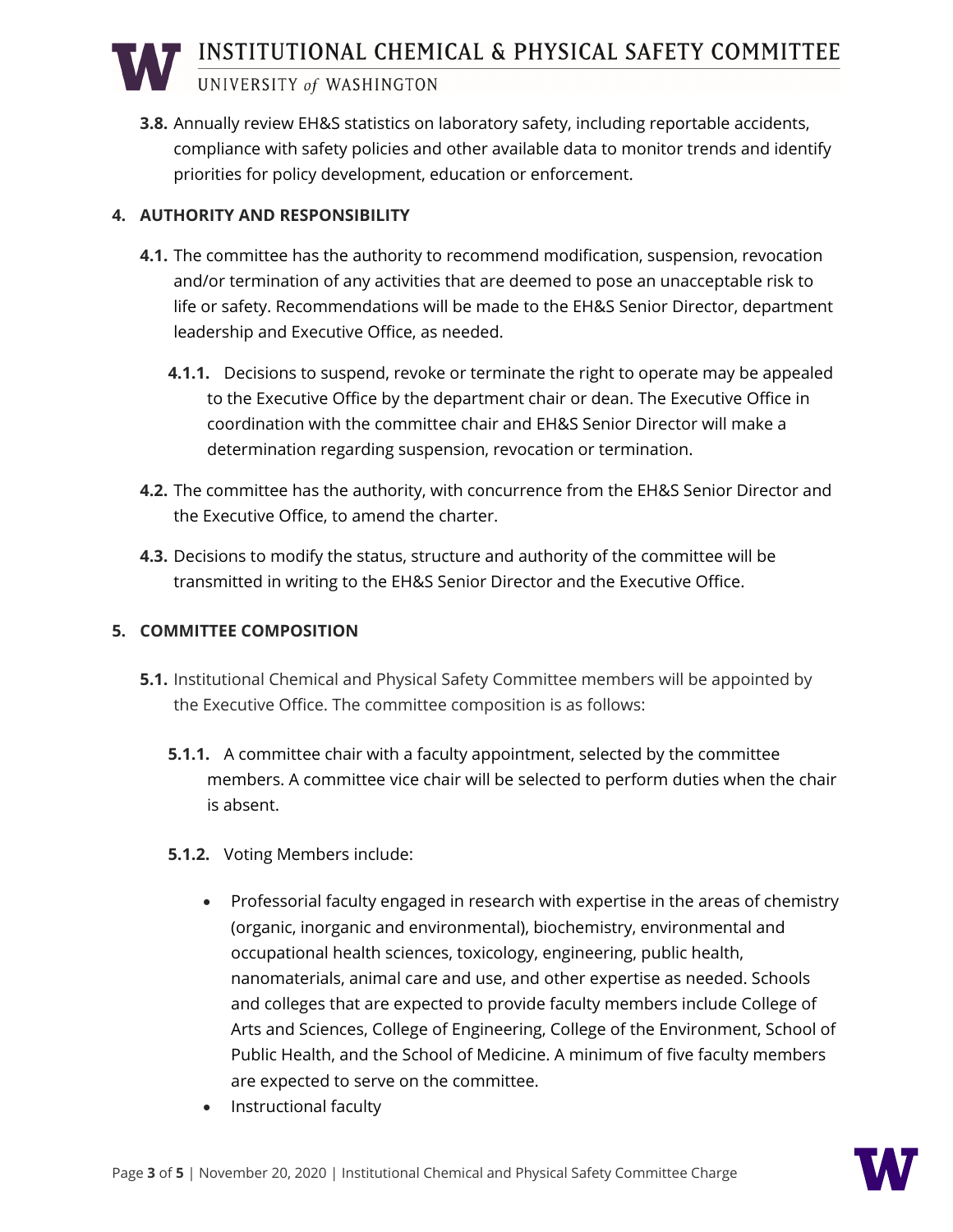## INSTITUTIONAL CHEMICAL & PHYSICAL SAFETY COMMITTEE

#### UNIVERSITY of WASHINGTON

- Laboratory manager (1-2 representatives)
- EH&S Chemical Hygiene Officer and/or research safety staff member

#### **5.1.3.** *Ex-Officio* voting members include:

- Faculty senate representative
- Graduate and professional student senate representative
- Postdoctoral representative
- **5.1.4.** Non-voting advisory members include:
	- Executive Office Chief of Staff or designee
	- EH&S Senior Director
	- EH&S research safety, fire safety, environmental and occupational health staff
	- Assistant attorney general
	- Risk Services representative
	- Office of Research representative
	- Other individuals who have special interest and/or expertise needed to serve as non-voting advisors to the committee on an ad hoc basis
	- Chairs of Institutional Research Safety Committees (e.g., Biosafety, Radiation Safety, Scientific Diving)

#### **6. TERMS OF APPOINTMENT**

- **6.1.** Members are appointed by the Executive Office.
- **6.2.** The term of appointment will be two years with the option to renew if terms are mutually agreeable by the member, chair and Executive Office.
- **6.3.** Membership may be terminated prior to the two-year term if requested by the member, or as determined in concurrence by the chair, EH&S Senior Director and Executive Office for reasons such as lack of attendance or participation.

#### **7. VOTING**

- **7.1.** The Committee will act by majority vote of the voting members present.
- **7.2.** A quorum is a majority of the voting membership. Quorum is required for activities such as approval of formal committee actions, approval of the minutes, approval of safety escalation actions as needed, and approval of any policies, procedures or plans presented to the committee.